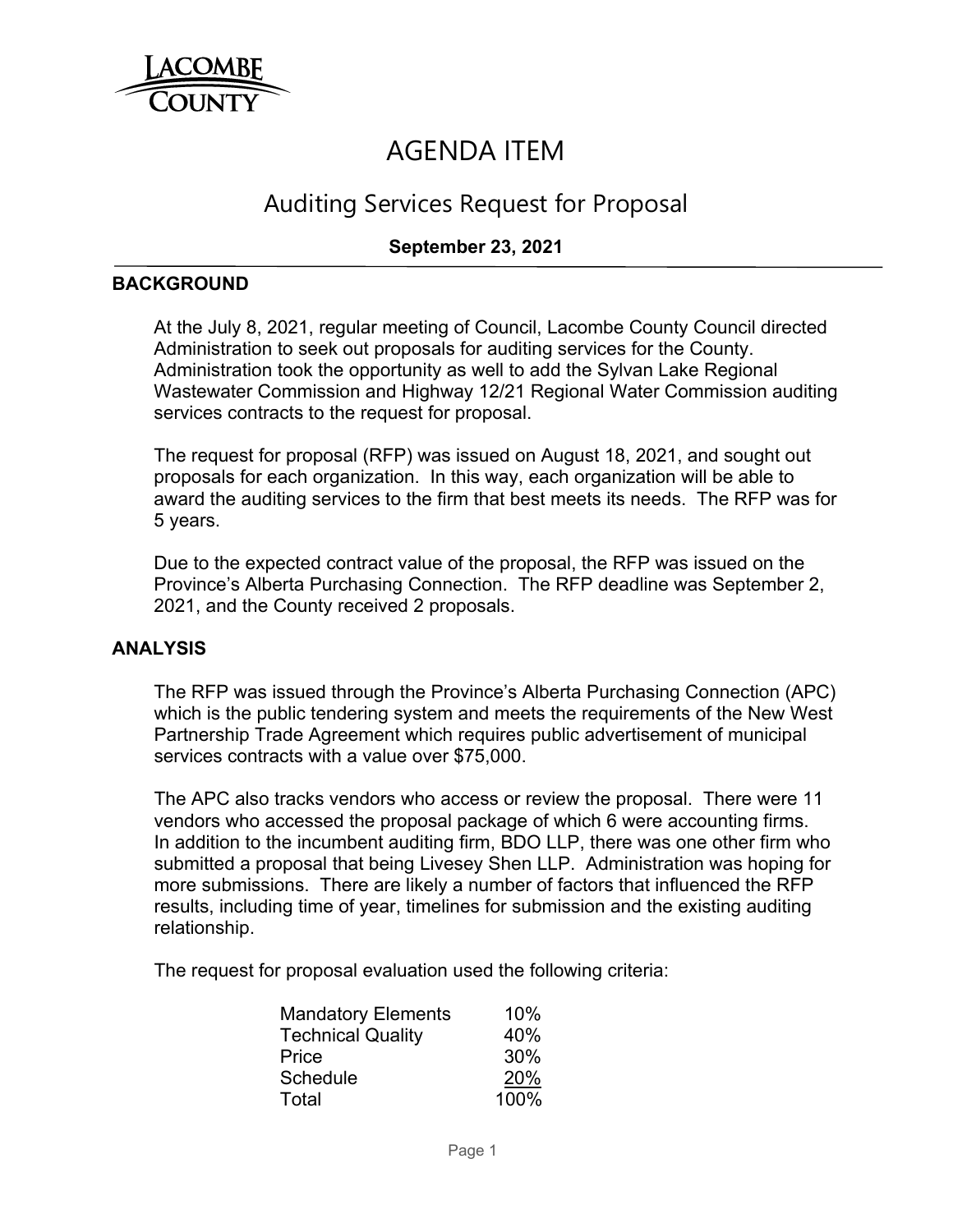

Both proposals were evaluated based on the RFP proposal guidelines mentioned above. There were three evaluators whose score was then averaged for each proposal.

The aggregate evaluation score for each of the proposals was as follows:

| <b>BDO LLP</b>   | 88.33% |
|------------------|--------|
| Livesey Shen LLP | 78.33% |

BDO had the better proposal in terms of scheduling and technical capabilities, including experience. Livesey had the better proposal related to price. However, the best over proposal was from BDO LLP.

Based on the results of the RFP process, Administration is recommending that Council accept the proposal from BDO LLP for a five-year term.

If Council would like to discuss details of the individual proposals, this could be done on an in-camera basis.

### **ALTERNATIVES**

- 1. Council can award contract to BDO LLP
- 2. Council can reject contract recommendation and issue revised RFP.
- 3. Council can direct Administration to take another course of action as determined by Council.

#### **BUDGET IMPLICATIONS**

Audit expenses vary based on the number of additional reviews required for that particular year as some audit work such as the pension review is done on a threeyear basis.

The estimate in the 2022 financial plan for the year-end audit is \$54,790 and includes the preparation of audited financial statement and financial information return, if required.

The cost of both proposals is within the proposed budget for 2022.

#### **LEGISLATIVE RESPONSIBILITIES**

Section 280(1) of the Municipal Government Act states that Council must appoint one or more auditors for the municipality.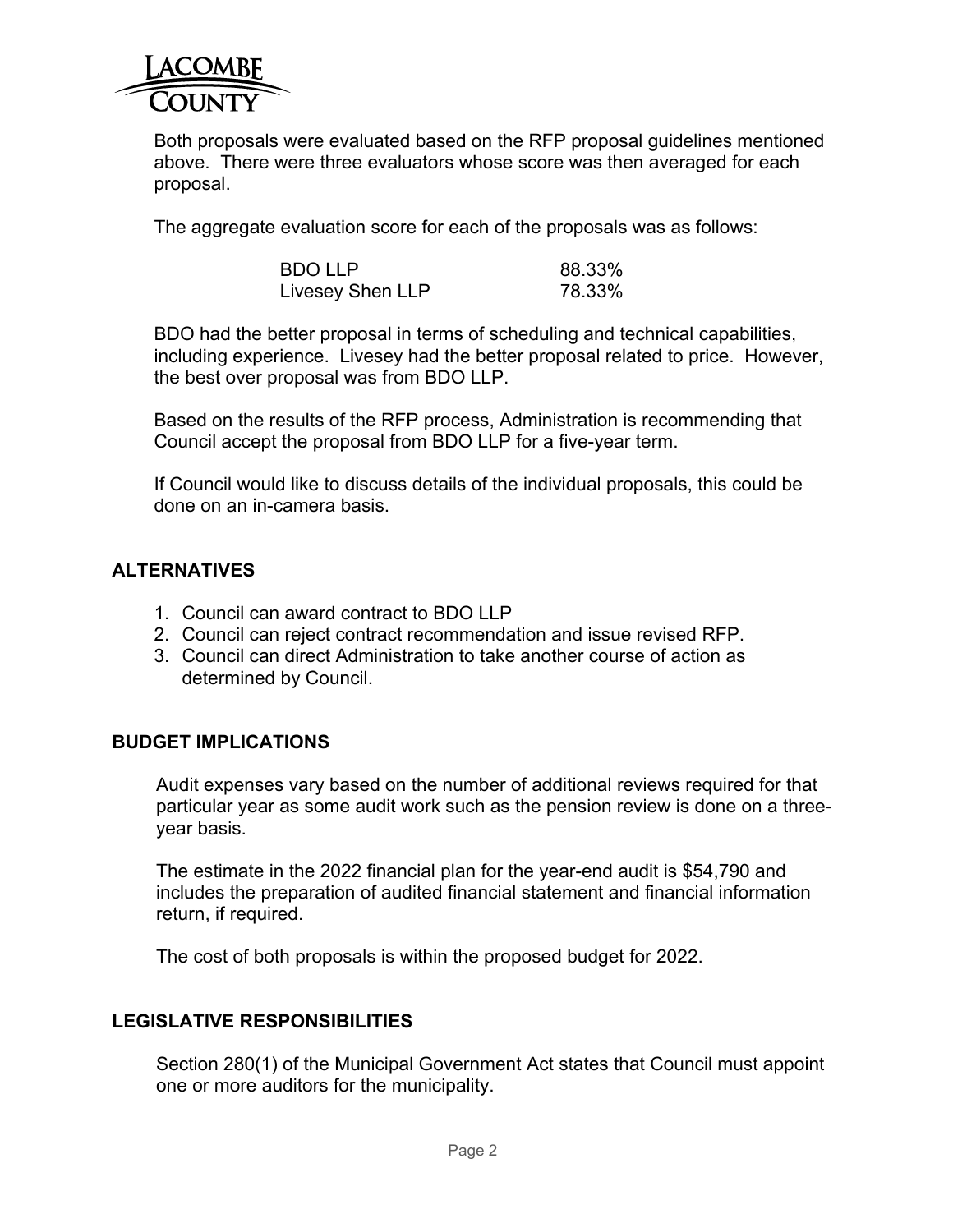

Section 276(1) of the Municipal Government Act (MGA) states that each municipality must prepare annual financial statements of the municipality for the immediately preceding year.

Section 281(1) of the MGA states that the auditor for the municipality must report to the Council on the annual financial statements and financial information return on the municipality.

Section 281(3) of the MGA states that the auditor must separately report to the Council any improper or unauthorized transaction or non-compliance with this (the MGA) or another enactment or a bylaw that is noted during an audit.

Section 281(4) of the MGA states that the Council or the Minister may require any further examination and report from the auditor.

#### **PUBLIC PARTICIPATION**

Lacombe County sees the value in engaging and informing the public/stakeholders through a variety of mediums as outlined in the Policy AD(40): Public Participation Policy. The appropriate level of engagement for each public participation opportunity is selected on a project-to-project basis.

For this item, the following engagement will take place: Administration will inform the public and the RFP proponents of Council's decision.

#### **STRATEGIC PLAN**

The following elements of the County's Strategic Plan are relevant to this issue:

Our Vision: "An attractive, balanced and progressive community".

Our Mission: "Building a safe and vibrant community through leadership, innovation and the development of healthy relationships".

Key Principles: 1) "Integrity: Honesty and Trustworthy", 2) "Accountability and Transparent for our decisions and for our actions" and 3) "Professionalism in our ethics and in the image, we present"

Key Success Measures – Financial/Viability: "Success at working within budgets" and "Taxation and fee levels"

Key Success Measures – Sustainability: "Current services are maintainable and provide benefits for the future, while minimizing negative impacts on the community"